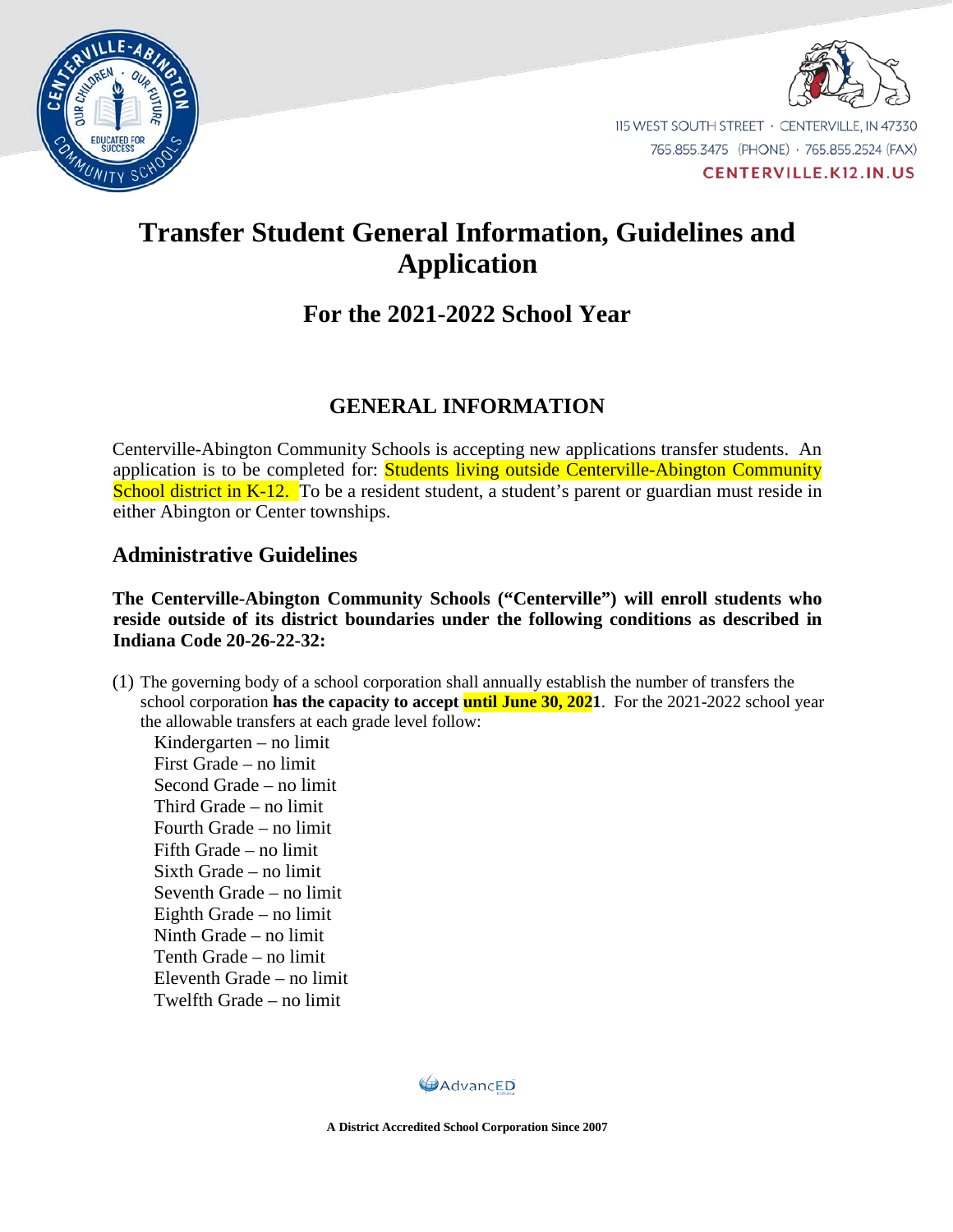



115 WEST SOUTH STREET · CENTERVILLE, IN 47330 765.855.3475 (PHONE) · 765.855.2524 (FAX)

**CENTERVILLE.K12.IN.US** 

- (2) Except as provided in paragraph number 3, Centerville-Abington may not deny a request for a student to transfer into the school district if the student requesting to transfer:
	- a. Has a brother or sister who is already attending Centerville, or
	- b. Has a parent who is an employee of Centerville-Abington Schools **and earns at least**

**\$8,000 a year with the school corporation or an Extra-curricular sponsor who earns \$3,000 a year with the school corporation.**

(3) In order to ensure that a student will be accepted as a transfer student

a. Centerville-Abington will deny a request for a student to transfer to our school district if the student has been **suspended** for more than ten days or **expelled** anytime during the twelve (12) months *preceding* the student's request to transfer under this section. This applies to a transfer from another school or the continuation of a transfer from Centerville-Abington Schools after the expulsion from our school.

b. When an out-of-district student has had a history of unexcused absences and the governing body of the school corporation believes that, based upon the location of the student's residence, attendance would be a problem for the student if the student is enrolled with the school corporation, the school corporation may: (1) deny enrollment; (2) discontinue enrollment during a current or in a subsequent school year; or, (3) establish terms and conditions for enrollment or continued enrollment in a subsequent year. If a student is denied enrollment, the school corporation must provide the student with adequate notice of the decision, including the basis for the belief that attendance would be a problem based on where the student resides, and a meaningful opportunity to be heard.

c. A student who attends Centerville-Abington Community Schools as a transfer student during a school year may continue to attend the school district in subsequent years as long as the student meets the criteria established by state law.

 **d. A transfer student's status will be reviewed annually by the principal.**

4). The parents of a student completing a transfer application are responsible for providing Centerville-Abington with records or other information necessary for Centerville to determine whether the request to transfer may be denied upon paragraph numbered 1, 2, and 3 above.

5) Bus transportation may be provided for transfer students if the (1) bus has space, and (2) the location of the residence for pickup and delivery is located within the Centerville-Abington Community School Corporation boundaries and along a current bus route. Routes will be determined by residences of the resident students and are subject to change. Routes will be reviewed annually.

Updated 3/10/2021